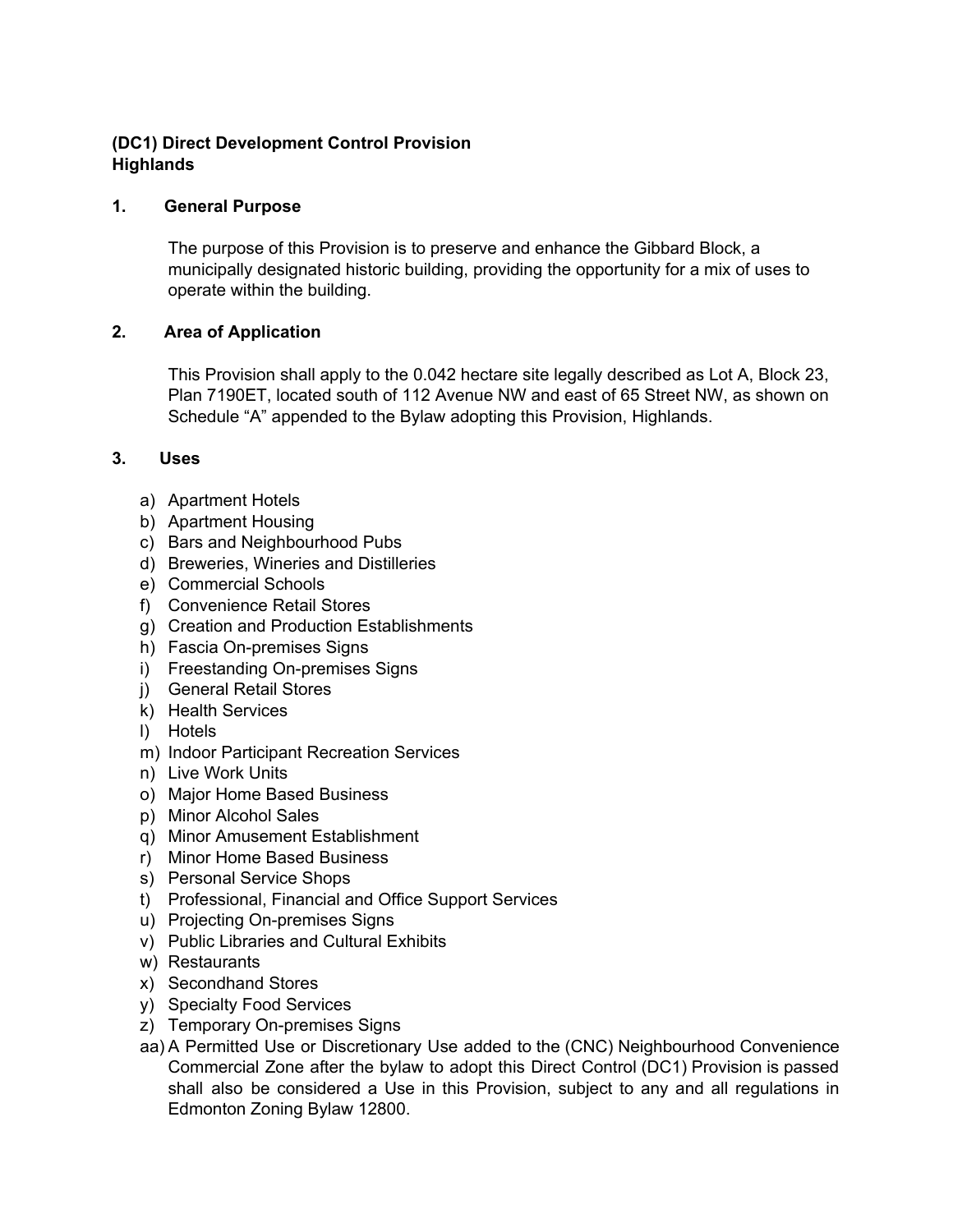## **4. Development Regulations**

### **4.1 General Provisions**

- a) The overall site development shall be in general accordance with Appendix I, Illustrative Site Plan.
- b) The maximum Building Height shall not exceed 13 metres.
- c) The maximum Floor Area Ratio shall be 2.5.
- d) No minimum Building Setbacks shall be required.
- e) Apartment Hotels and Hotels shall be limited to a maximum of 10 units.

### **4.2 Development Regulations – Heritage**

The Gibbard Block, located at 6425 112 Avenue NW, was designated as a Municipal Historic Resource by Bylaw 18149 on September 12, 2017. The regulated portion of the building includes all façades of the 1912 building, and includes the style, form, scale, massing, and materials of the Gibbard Block. Development of the Gibbard Block shall be in accordance with the following regulations to the satisfaction of the Development Officer in consultation with the Heritage Planner:

- a) The building shall maintain the external appearance of the regulated portions of the building defined in Designation Bylaw 18149 as existing at the time of adoption of this Bylaw.
- b) Any redevelopment of the Municipal Historic Resource must respect the historic character of the regulated portions of the Municipal Historic Resource. As well, any future development on the land, including any ancillary structures, must conform to General Guidelines for Rehabilitation in the *Standards and Guidelines for the Conservation of Historic Places in Canada*.
- c) Additions or additional structures must be sympathetic in matching material or style or both, so that the Gibbard Block continues to be read as one unit.
- d) Non-regulated portions of the building, being all other portions of the building not specifically identified as a regulated portion, may be rehabilitated, altered, repaired or otherwise permanently affected in any manner provided that such rehabilitation, alteration or repair does not negatively impact the regulated historic features of the building. Any development or alterations considered to be non-regulated portions of the Municipal Resource must meet the General Guidelines for Rehabilitation of Designated Historic Resources as identified in the *Standards and Guidelines for the Conservation of Historic Places in Canada*.

# **4.3 Signage**

a) As a general rule, signs should be limited to those that were originally present on the building. In instances where new uses or interpretive functions dictate the use of signs, signs shall be integrated into the general design of the project and developed in accordance with Section 59 and Schedule 59D of the Zoning Bylaw. The size, typeface, graphics, and materials shall be chosen to suit the period of the Municipal Historic